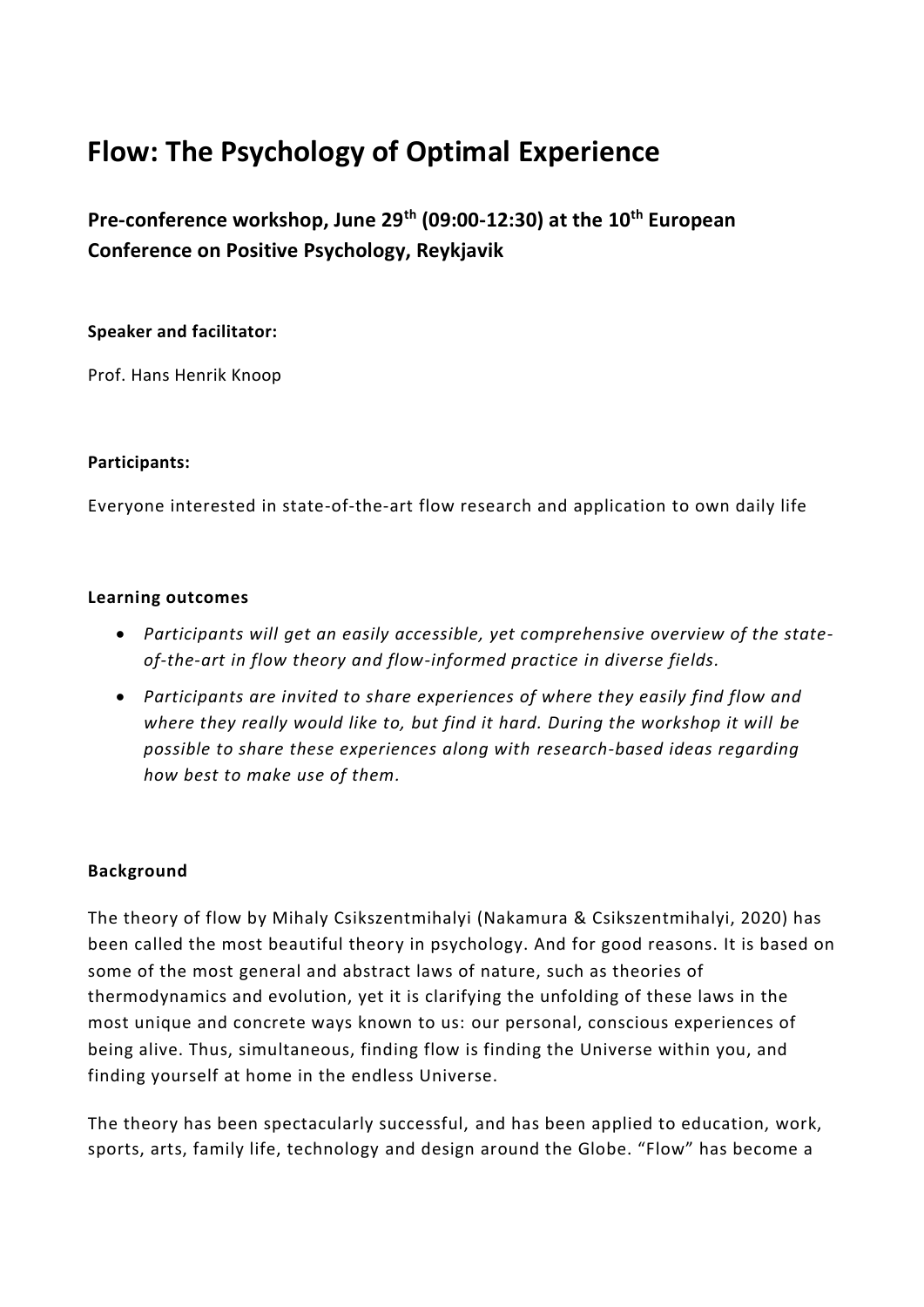household term, in part due to its great explanatory power, in part due to the mounting distractions many are faced with as the complexity of society continues to increase. Indeed, whenever we are overwhelmed by information, whenever we find it hard to concentrate, focus, avoid distraction, understanding flow may be not only helpful, but crucial, for our health and wellbeing.

Thus, being in flow is not about selfish disengagement with world as some would have it. It is the exact opposite. It is about true engagement in whatever we choose to attend to. And while true engagement is not sufficient for virtuous living, it is certainly necessary.

In other words, the capacity to enter, and stay in, flow in these turbulent times is of primary importance to ourselves and those who depend on us. So how do we build this capacity, in ourselves, and in our surroundings?

# **Content**

This workshop lays out the scientific state-of-the-art of flow-theory along with some of the best evidence-based applications out there relating to education, work, and personal life. Special methodologies for entering flow and staying in flow are introduced and experienced. Also, potential limitations and problems with addiction related to flow are discussed with a focus on how to effectively avoid these.

Participants are invited to engage in interactive exercises and discussions, based on their personal interest, and, with a little luck, acquire a scientific account of what William Blake felt while writing his famous poem: "To see a world in a grain of sand, or heaven in a wildflower. Hold infinity in the palm of your hand, and eternity in an hour."  $\odot$ 

#### **Bio**

Hans Henrik Knoop is Associate Professor at Aarhus University, Denmark, and Extraordinary Professor at North West University, South Africa. He is an international expert on flow, and his work is focused on flourishing in education, work, and society with a strong interdisciplinary approach. His research within positive psychology has involved thousands of educators and leaders, and data on well-being from almost half a million Danish pupils.